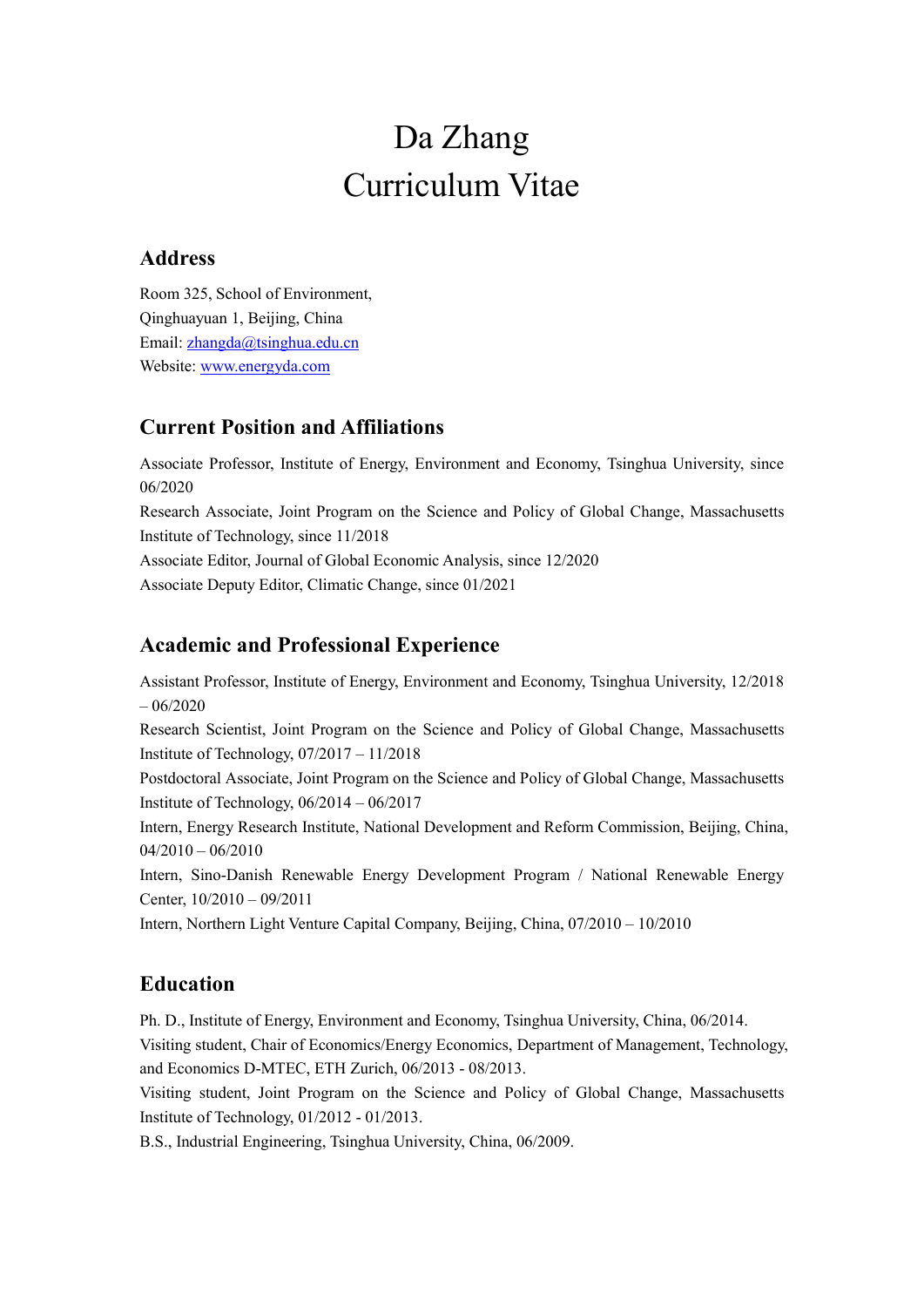### **Research Interest**

Energy and environmental economics, energy system modeling, applied general equilibrium modeling, organizational economics

### **Publications**

### *Selected Publications*

 $*$  equal contribution;  $*$  corresponding author(s)

Qin, Shize<sup>#</sup>, Sheng Nie<sup>#</sup>, Yusheng Guan, Da Zhang<sup>\*</sup>, Cheng Wang<sup>\*</sup>, Xiliang Zhang. Forest emissions reduction assessment using airborne LiDAR for biomass estimation. *Resources, Conservation & Recycling* (2022), 181, 106224.

Xinhao Wang, Lulin Xu, Qin Zhang, Da Zhang\* , Xiliang Zhang. Evaluating the data quality of continuous emissions monitoring systems in China. *Journal of Environmental Management* (2022), 314, 115081.

Davidson, Michael<sup>#</sup>, Valerie J. Karplus<sup>#</sup>, Da Zhang<sup>#</sup>, Xiliang Zhang<sup>#</sup>. Policies and institutions to support carbon neutrality in China by 2060. *Economics of Energy & Environmental Policy* (2021), 10(2): 7–24.

Zhao, Bin# , Jing Zhao# , Hao Zha, Ruolan Hu, Yalu Liu, Chengrui Liang, Hongrong Shi, Simiao Chen, Yue Guo, Da Zhang,\* Kristin Aunan, Shaojun Zhang, Xiliang Zhang, Lan Xue, and Shuxiao Wang\* . Health Benefits and Costs of Clean Heating Renovation: An Integrated Assessment in a Major Chinese City. *Environmental Science and Technology* (2021), 55, 14, 10046–10055.

He, Guannan, Jeremy Michalek, Qixin Chen, Soummya Kar, Da Zhang\* , Jay Whitacre\* . Utility-scale portable energy storage systems. *Joule* (2021), 5(2): 379–392.

Zhang, Da\* , Jun Gao, Ding Tang, Xiaomeng Wu, Junye Shi, Jiangping Chen, Yinghong Peng, Shaojun Zhang<sup>\*</sup>, Ye Wu. Switching on auxiliary devices in vehicular fuel efficiency tests can help cut CO<sub>2</sub> emissions by millions of tons. *One Earth* (2021), 4: 135–145.

Karplus, Valerie J., Thomas Geissmann, Da Zhang. Institutional complexity, management practices, and firm productivity. *World Development* (2021), 142: 105386*.*

Qu, Chenfei, Xi Yang, Da Zhang\* , Xiliang Zhang\* . Estimating health co-benefits of climate policies in China: An application of the regional emissions-air quality-climate-health (REACH) framework. *Climate Change Economics* (2020), 11(3): 2041004.

Zhang, Xiliang\*, Andreas Löschel\*, Joanna Lewis\*, Da Zhang\*, Jinyue Yan\*. Emissions trading systems for global low carbon energy and economic transformation. *Applied Energy* (2020), 279: 115858.

Guo, Hongye, Michael R. Davidson, Qixin Chen\* , Da Zhang\* , Nan Jiang, Qing Xia, Chongqing Kang, Xiliang Zhang. Power Market Reform in China: Motivations, Progress, and Recommendations. *Energy Policy* (2020), 145: 111717.

Karplus, Valerie J., Xingyao Shen, Da Zhang\* . Herding cats: Firm non-compliance in China's industrial energy efficiency program. *The Energy Journal* (2020), 41(4): 3531.

Filippini, Massimo, Thomas Geissmann, Valerie J. Karplus, Da Zhang. The productivity impacts of energy efficiency programs in developing countries: Evidence from iron and steel firms in China. *China Economic Review* (2020), 59: 101364.

Zhang, Da, Qin Zhang, Shaozhou Qi, Jinpeng Huang, Valerie J. Karplus\* , Xiliang Zhang\* . Integrity of firms' emissions reporting in China's early carbon markets. *Nature Climate Change* (2019), 9: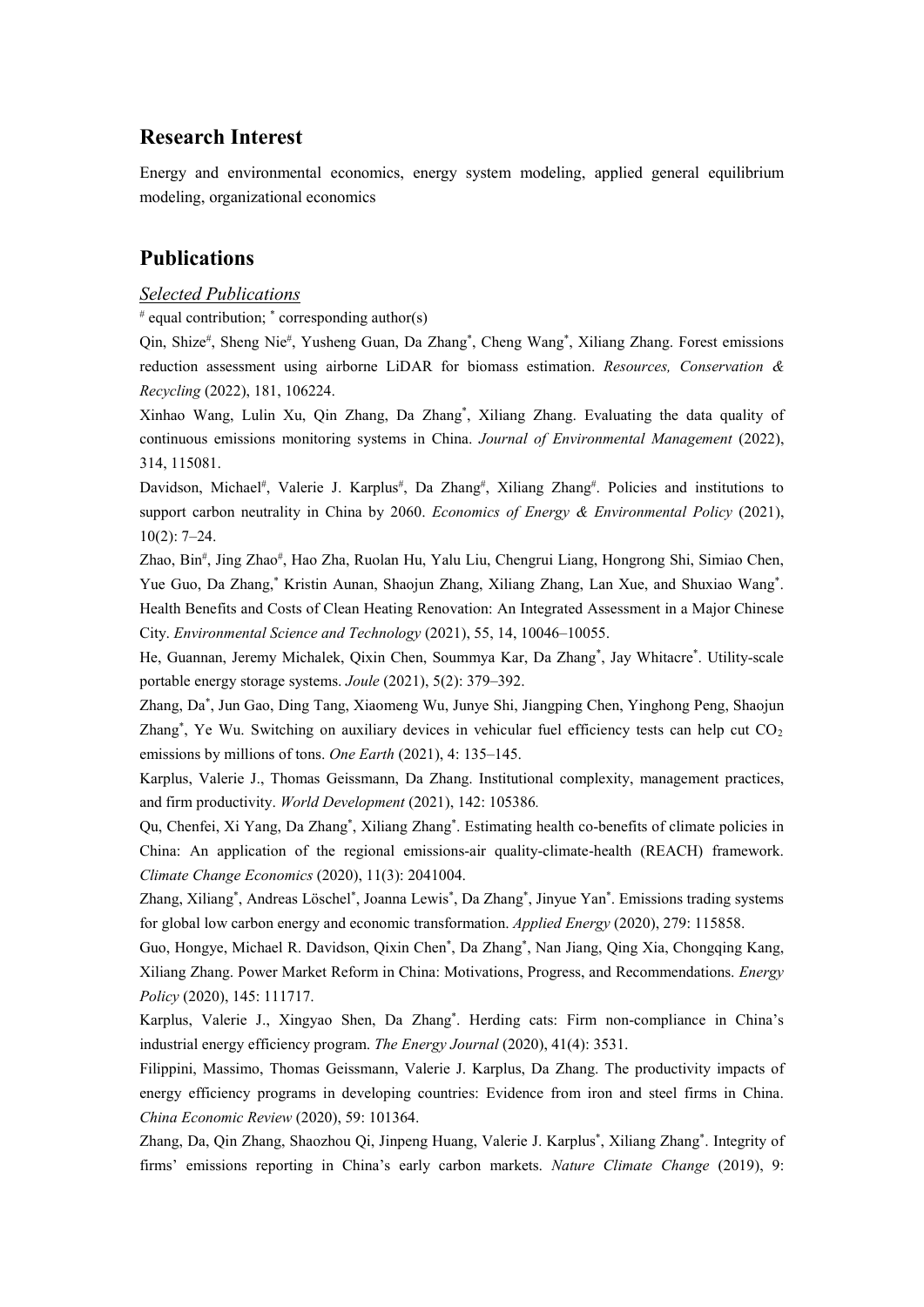#### 164-169.

Zhang, Da\* , Justin Caron, Niven Winchester. Sectoral aggregation bias in the accounting of emissions embodied in trade and consumption. *Journal of Industrial Ecology* (2019), 23(2): 402-411.

Rausch, Sebastian, Da Zhang\* . Capturing natural resource heterogeneity in top-down energy-economic equilibrium models. *Energy Economics* (2018), 74: 917-926.

Li, Mingwei#, Da Zhang# (co-first author), Chiao-Ting Li, Kathleen M. Mulvaney, Noelle E. Selin, Valerie J. Karplus. Air quality co-benefits of carbon pricing in China. *Nature Climate Change* (2018), 8: 398–403.

Davidson, Michael R.<sup>#</sup>, Da Zhang<sup>#</sup> (co-first author), Weiming Xiong, Xiliang Zhang<sup>\*</sup>, Valerie J. Karplus\* . Modelling the potential for wind energy integration on China's coal-heavy electricity grid. *Nature Energy* (2016), 1: 16086 [\(Nature Energy Editors' picks from 2016\)](http://www.nature.com/content/NatureEnergy1stAnniversary/index.html?WT.mc_id=EMX_NE_1701_Anniversary&WT.ec_id=EXTERNAL).

Zhang, Da, Marco Springmann, Valerie J. Karplus. Equity and emissions trading in China. *Climatic Change* (2016), 134: 131-146.

Karplus, Valerie J., Sebastian Rausch, Da Zhang\* . Energy caps: Alternative climate policy instruments for China? *Energy Economics* (2016), 56: 422–431.

Springmann, Marco, Da Zhang, Valerie J. Karplus. Consumption-Based Adjustment of China's Emissions-Intensity Targets: An Analysis of its Potential Economic Effects. *Environmental and Resource Economics* (2015), 61: 615–640.

Zhang, Da, Valerie J. Karplus, Cyril Cassisa, Xiliang Zhang. Emissions Trading in China: Progress and Prospects. *Energy Policy* (2014), 75: 9–16.

Zhang, Da, Sebastian Rausch, Valerie J. Karplus, Xiliang Zhang. Quantifying regional economic impacts of CO2 intensity targets in China. *Energy Economics* (2013), 40: 687-701.

#### *Other Peer-reviewed Publications*

Mulvaney, Kathleen M., Noelle E. Selin, Amanda Giang, Marilena Muntean, Chiao-Ting Li, Da Zhang, Hélène Angot, Colin P. Thackray, Valerie J. Karplus. Mercury benefits of climate policy in China: Addressing the Paris agreement and the Minamata convention simultaneously. *Environmental Science and Technology* (2020), 54, 3: 1326-1335.

Cai, Bofeng, Can Cui, Da Zhang, Libin Cao, Pengcheng Wu, Lingyun Pang, Jihong Zhang, Chunyan Dai. China city-level greenhouse gas emissions inventory in 2015 and uncertainty analysis. *Applied Energy* (2019), 253: 113579.

Li, Mingwei, Da Zhang, Chiao-Ting Li, N. E. Selin, Valerie Karplus. Co-benefits of China's climate policy for air quality and human health in China and transboundary regions in 2030. *Environmental Research Letters* (2019), 14: 084006.

Yang, Yuanzhe, Hongyu Zhang, Weiming Xiong, Da Zhang\* (corresponding author), Xiliang Zhang\* . Regional power system modeling for evaluating renewable energy development and  $CO<sub>2</sub>$  emissions reduction in China. *Environmental Impact Assessment Review* (2018), 73: 142-151.

Kwon, Sae Yun, Noelle E. Selin, Amanda Giang, Valerie J. Karplus, and D. Zhang. Present and future mercury concentrations in Chinese rice: Insights from modeling. *Global Biogeochemical Cycles* (2018), 32(3): 437-462.

Weng, Yuyan, Da Zhang\* (corresponding author), Lanlan Lu, Xiliang Zhang\* . A general equilibrium analysis of floor prices for China's national carbon emissions trading system. *Climate Policy* (2018), 18(S1): 60-70.

Zhang, Xu, Xunmin Ou, Xi Yang, Tianyu Qi, Kyung-Min Nam, Da Zhang, Xiliang Zhang.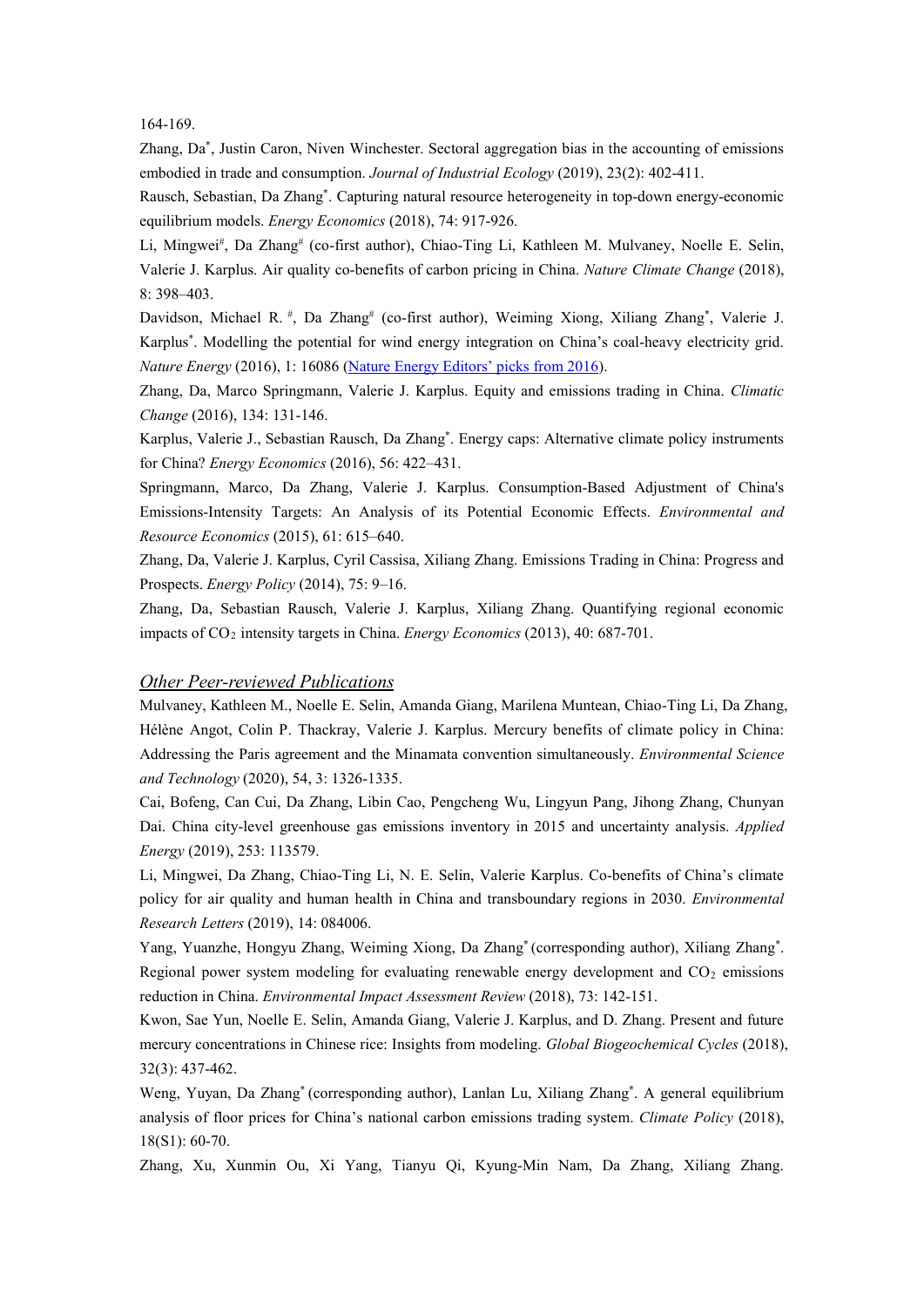Socioeconomic burden of air pollution in China: Province-level analysis based on energy economic model. *Energy Economics* (2017), 68: 478-489.

Zhang, Xiliang, Valerie J. Karplus, Tianyu Qi, Da Zhang, Jiankun He. Carbon emissions in China: How far can new efforts bend the curve? *Energy Economics* (2016), 54: 388–395.

Luo, Xiaohu, Justin Caron, Valerie J. Karplus, Da Zhang, Xiliang Zhang. Interprovincial Migration and the Stringency of Energy Policy in China. *Energy Economics* (2016), 58: 164-173.

Qi, Tianyu, Niven Winchester, Valerie J. Karplus, Da Zhang, Xiliang Zhang. An analysis of China's climate policy using the China-in-Global Energy Model. *Economic Modelling* (2016), 52, Part B: 650–660.

Zhu, Zhao, Da Zhang\* (corresponding author), Peggy Mischke, Xiliang Zhang. Electricity generation costs of concentrated solar power technologies in China based on operational plants. *Energy* (2015), 89: 65–74.

Zhang, Da, Weiming Xiong, Chun Tang, Zhen Liu, Xiliang Zhang. Determining the appropriate amount of subsidies in wind power: The Integrated Renewable Power Planning (IRPP) model and its application in China. *Sustainable Energy Technologies and Assessments* (2014), 6: 141-148.

Kishimoto, Paul, Da Zhang, Valerie J. Karplus. Modeling regional transportation demand in China and the impacts of a national carbon constraint. *Journal of the Transportation Research Board* (2014).

Zhang, Da, Qimin Chai, Xiliang Zhang, Jiankun He, Li Yue, Xiufen Dong, Shu Wu. Economical assessment of large-scale photovoltaic power development in China. *Energy* (2012), 40: 370-375.

Zhang, Da, Songlin Tang, Bao Lin, Zhen Liu, Xiliang Zhang. Co-benefit of polycrystalline large-scale photovoltaic power in China. *Energy* (2012), 41: 436-442.

He, Jiankun, Zhiwei Yu, Da Zhang. China's strategy for energy development and climate change mitigation. *Energy Policy* (2012), 53: 7–13.

Zhang, Da, Xiliang Zhang, Jiankun He, Qimin Chai. Offshore wind energy development in China: Current status and future perspective. *Renewable and Sustainable Energy Reviews* (2011), 15: 4673–4684.

#### *Working papers*

Li, Chenxing, Yang Yu, Andrew Yao\*, Da Zhang\*, Xiliang Zhang\*. An authenticated and secure accounting system for international emissions trading.

Qin, Shize, Lena Klaaßen, Ulrich Gallersdörfer, Christian Stoll\*, Da Zhang\*. Bitcoin's future carbon footprint.

Karplus, Valerie J., Da Zhang\*. When low hanging fruit is beyond reach: New practice orientation and firm energy efficiency.

Karplus, Valerie J., Yasheng Huang, Da Zhang. State Control as a Substitute for Environmental Regulation? Evidence from Chinese Cities.

### **Research Projects**

*Co-PI,* "Tsinghua-Three Gorges Climate Governance and Green Transition Research Program",

University-level Research Program (RMB 30,000,000), 08/2021-08/2026.

*PI,* "The optimization and supporting mechanism of coordinated development of wind and solar power in China", the National Science Foundation of China (RMB 495,000), 01/2020-12/2023.

*PI*, "Regional analysis of China's carbon pricing policy implications on energy and CO<sub>2</sub> emissions",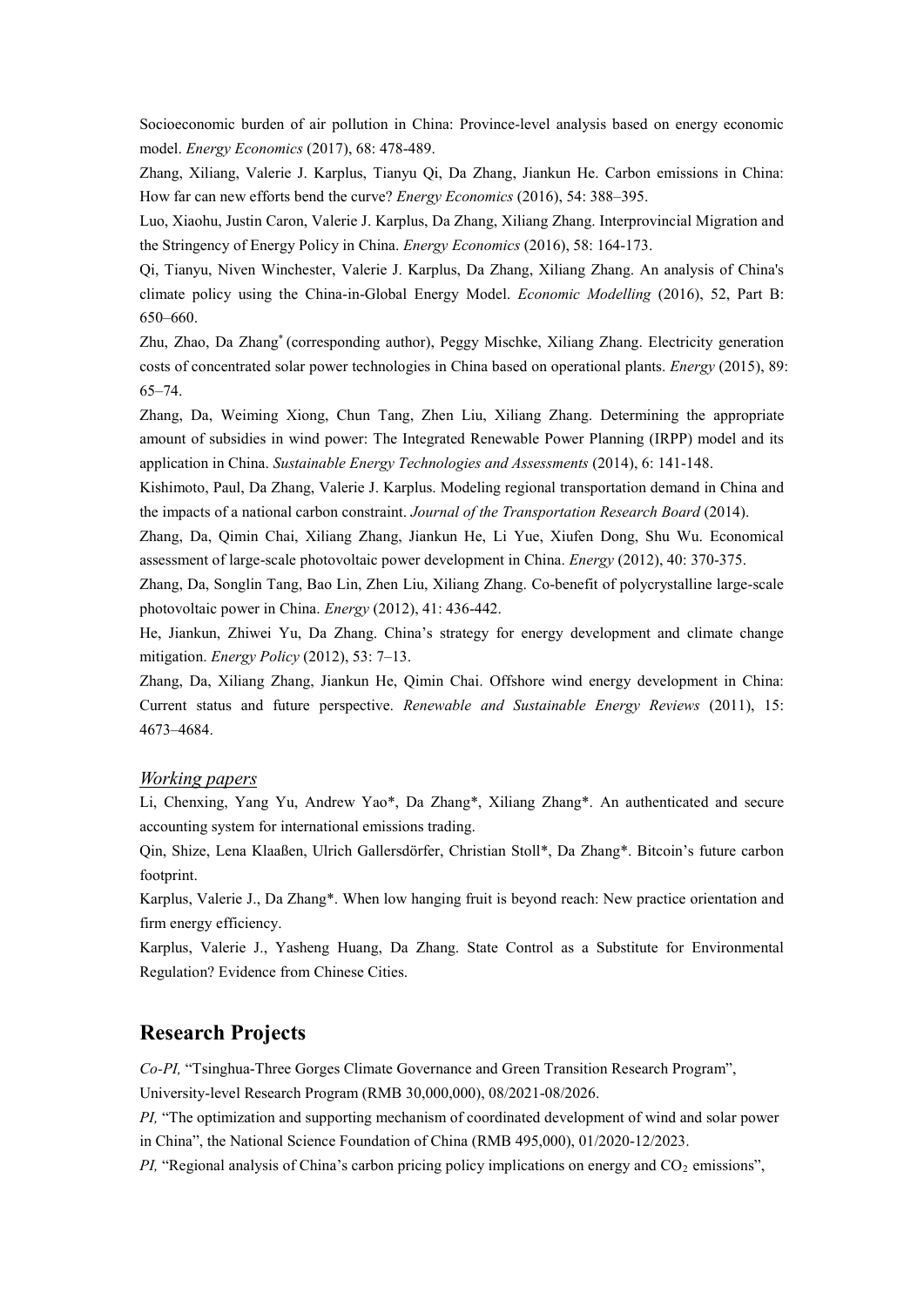the International Energy Agency (EUR 131,200), 07/2019-06/2023.

*PI,* "The role of grid companies in carbon emissions accounting and finance", Southern Grid (RMB 1,775,000), 02/2022-12/2022.

*PI,* "Monitoring and diagnosis of urban carbon emissions using power data", State Grid (RMB 1,600,000), 05/2022-12/2023.

*PI,* "Green power exchange and power-carbon market coordination for Xiong'an District", State Grid (RMB 930,000), 05/2022-12/2022.

*PI,* "Key technologies for power-carbon nexus and green power certification", State Grid (RMB 800,000), 05/2022-12/2023.

*PI*, "Simulation platform development for firms' business strategy under the carbon neutrality target", Wokeda consulting firm (RMB 1,000,000), 06/2022-06/2025.

*PI*, "Integrated economic and social benefit evaluation of energy revolution led by renewable energy in China", the National Energy Administration/ World Bank China Renewable Energy Scale-up Program (CRESP) (RMB 1,500,000), 10/2019-10/2020.

*PI,* "Impacts of carbon peaking on economy restructuring", the National Development and Reform Commission (RMB 100,000), 09/2021-06/2022.

*PI*, "The embodied domestic demand for oil to support energy security", the National Development and Reform Commission (RMB 100,000), 04/2020-12/2020.

*PI,* "Energy consumption forecast and control targets in the 14th Five-Year Plan period", the National Development and Reform Commission (RMB 100,000), 10/2019-04/2020.

*PI,* "Financing a new power system with high-share renewable pentration", the Ministry of Finance (RMB 220,000), 05/2021-12/2021.

*PI,* "Economic analyses on the heating renovation campaign", the Ministry of Ecology and Environment (RMB 100,000), 05/2021-12/2021.

*PI,* "Introducing auctioning in China's national emissions trading scheme", the Environmental Defense Fund (RMB 495,000), 10/2021-10/2022.

*PI,* "Data quality analysis and warning systems for the ETS firms", the Environmental Defense Fund (RMB 495,000), 10/2020-10/2021.

*PI*, "The application of big data in enterprise continuous online monitoring system to environmental governance practice: Statistical analysis and field trials", Tsinghua-INDITEX Sustainable Development Fund (RMB 300,000), 01/2020-12/2021.

*PI,* "Research and application demonstration of big data system for energy environment of new energy vehicles", Tsinghua University - Toyota Joint Research Institute (RMB 300,000), 01/2020-12/2021.

### **Professional Activities**

2021

Invited talk at Duke Kunshan University, February 2021.

- Invited talk at School of Management, Fudan University, January 2021.

Invited talk at Economics and Technology Research Institute, China National Petroleum Corporation, January 2021.

2020

Invited talk at US-China Climate Study Group, December 2020.

- Organizer of Symposium on the Global Climate Governance and Trustworthy Algorithms (with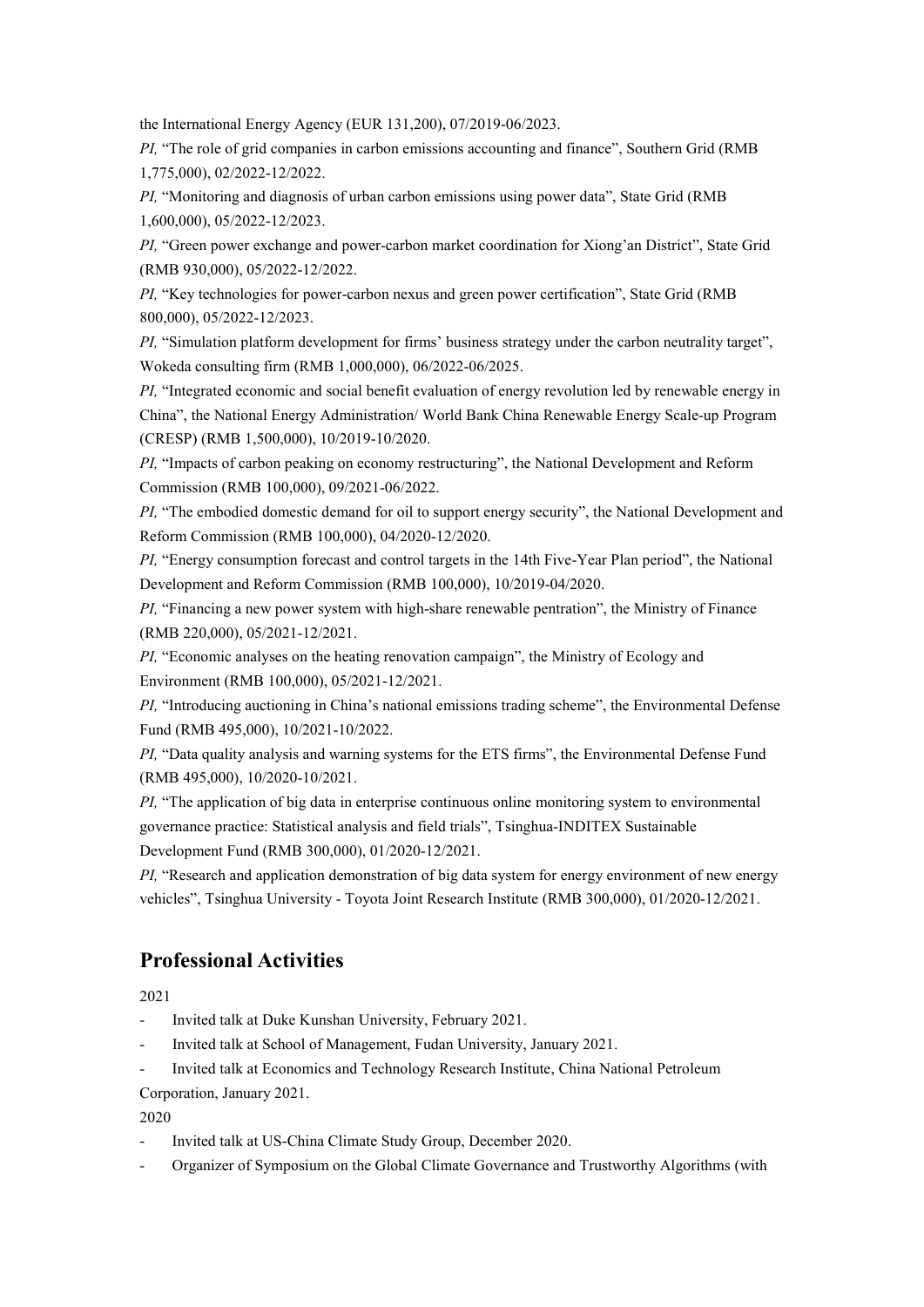Shanghai Qizhi Institute), November 2020.

- Invited talk at State Grid Shanxi, October 2020.
- Invited talk at School of Business, Hunan University, October 2020.
- Invited talk at School of Management, Tianjin University, September 2020.

The Association of Environmental and Resource Economists Conference, online, June 2020.

2019

Research visit at MIT Joint Program on the Science and Policy of Global Change, December 2019

- Research visit at Department of Economics, Stanford University (host: Prof. Lawrence Goulder), November 2019.

- Invited talk at School of Environment, Peking University, Beijing, China, October 2019.

- Invited discussant, The IEA/OECD Climate Change Expert Group (CCXG) Global Forum, the

- 19th Annual International GHG ETS workshop, Paris, France, October 2019.
- Invited discussant, Asia-Pacific Climate Week (APCW), Bangkok, Thailand, September 2019.

- CAERE-RUC Summer School of Environment and Natural Resources Economics 2019, Beijing, China, July 2019.

- Invited talk at School of Environment, Nanjing University, Nanjing, China, June 2019.

- Invited talk at School of Urban and Regional Science, Shanghai University of Finance and Economics, Shanghai, China, June 2019.

- Invited talk at School of Management, Shanghai Jiaotong University, Shanghai, China, June 2019.
- Invited talk at School of Economics, Fudan University, Shanghai, China, June 2019.
- Invited talk at China-Australia Forum on New Energy Opportunities, Beijing, China, May 2019.
- Invited talk at School of Management, Beihang University, Beijing, China, April 2019.

2018

- Session Chair, the 6th World Congress of Environmental and Resource Economists, Gothenburg, Sweden, June 2018.
- Invited speaker at USAEE Energy Symposium: China's Role in The Global Energy Landscape, Lehigh University, Bethlehem, U.S., April 2018.
- The Association of Environmental and Resource Economists Session at Eastern Economics Association Conference, Boston, U.S., March 2018.
- Invited talk at School of Environment, Southern University of Science and Technology, Shenzhen, China, January 2018.

2017

- The 1<sup>st</sup> China Association of Environmental and Resource Economists (CAERE) Conference, Beijing, August 2017.
- Invited talk at School of Economics and Management, China University of Petroleum, Beijing, China, July 2017.
- The 40<sup>th</sup> IAEE Conference. Singapore, June 2017.
- 2017 China Econometric Society Meeting, Wuhan, China, June 2017
- The 3<sup>rd</sup> Biennial Conference of China Development Studies, Shanghai, China, June 2017.

- Invited talk at School of Environment, Shanghai Jiao Tong University, Beijing, China, June 2017. 2016

- Invited talk at School of Management, Beihang University, Beijing, China, June 2016.

2015

The 2nd Empirical Management Conference, Stanford, U.S., December 2015.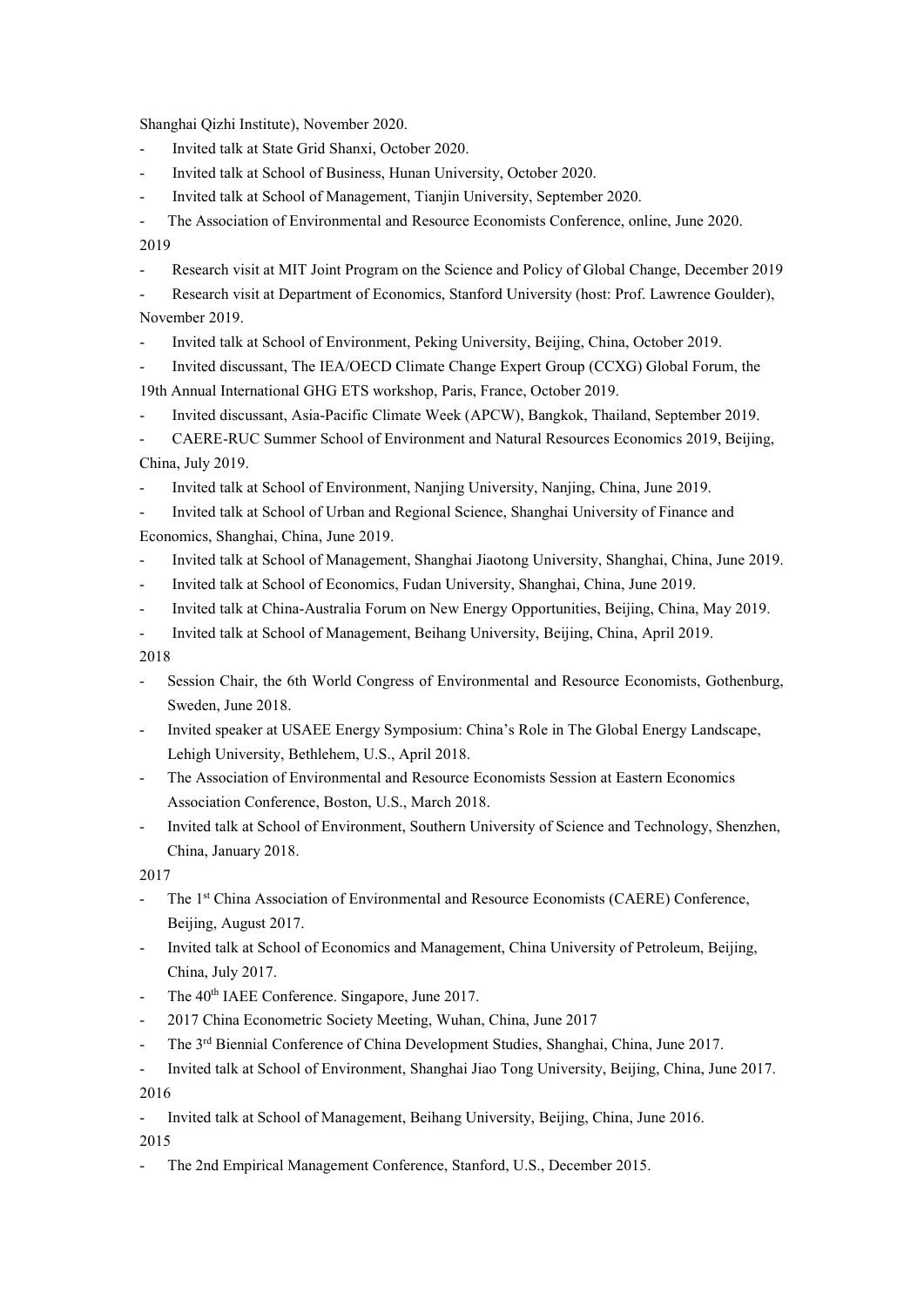- Invited talk at "New Developments in CGE Modeling" Workshop, Mannheim, Germany, November 2015.
- The 33<sup>rd</sup> USAEE Conference, Pittsburgh, U.S., October 2015.
- The 2<sup>nd</sup> Biennial Conference of China Development Studies, Shanghai, China, June 2015.
- The 4<sup>th</sup> AERE Conference, San Diego, U.S., June 2015.
- Organizer and speaker at the 2<sup>nd</sup> Chinese Youth Environmental Scholar Forum at Yale University, New Haven, U.S., May 2015.
- Invited discussant at "Brown University workshop on environmental governance in China", Providence, U.S., May 2015.

2014

- Invited talk at "Climate Policy in China and Europe: Progress and Prospects in Emissions Trading" Workshop, Mannheim, Germany, December 2014.
- Moderator at MIT Center for Energy and Environment Policy Research (CEEPR) Workshop, Cambridge, U.S., November 2014.
- Presentation at EPPA Workshop, MIT Joint Program on the Science and Policy of Global Change, Cambridge, U.S., November 2014.
- Invited talk at the 1<sup>st</sup> Chinese Youth Environmental Scholar Forum at Harvard University, Cambridge, U.S., November 2014.
- Invited talk at Zentrum für Europäische Wirtschaftsforschung (ZEW) lunch seminar, Mannheim, Germany, August 2014.
- Invited research tour at Humboldt University of Berlin, University of Bonn and Deutsche Forschungsgemeinschaft, Germany, August 2014.
- The 5<sup>th</sup> Lindau Meeting on Economics Sciences, Lindau, Germany, August 2014.
- Invited short visit, Chair of Economics / Energy Economics, Department of Management, Technology, and Economics D-MTEC, ETH Zurich, Zurich, Switzerland, August 2014.
- The 5<sup>th</sup> World Congress of Environmental and Resource Economists, Istanbul, Turkey, June 2014.
- The 37<sup>th</sup> IAEE Conference. New York, U.S., June 2014.
- 2014 International Energy Workshop, Beijing, China, June, 2014.

2013

- Invited presenter, Tsinghua-Rio Tinto Energy Modeling Workshop, Brisbane, Australia, December 2013.
- Invited short visit, Zentrum für Europäische Wirtschaftsforschung (ZEW), Mannheim, Germany, July 2013.
- Annual GTAP conference, Shanghai, China, June 2013.

2012

- The 31<sup>st</sup> USAEE Conference. Austin, U.S., November 2012.
- The 6<sup>th</sup> Graduate Climate Conference. Pack Forest, U.S., October 2012.
- Ecomod 2012 Conference, Seville, Spain, July 2012.
- The 4<sup>th</sup> International Conference on Applied Energy, Suzhou, China, July 2012.
- Annual GTAP conference, Geneva, Switzerland, June 2012.

2011

- RETScreen International 2011 Conference, Niagara, Canada, June 2011.

2010

The 8<sup>th</sup> National Doctoral Student Forum, Hohhot, China, September 2010.